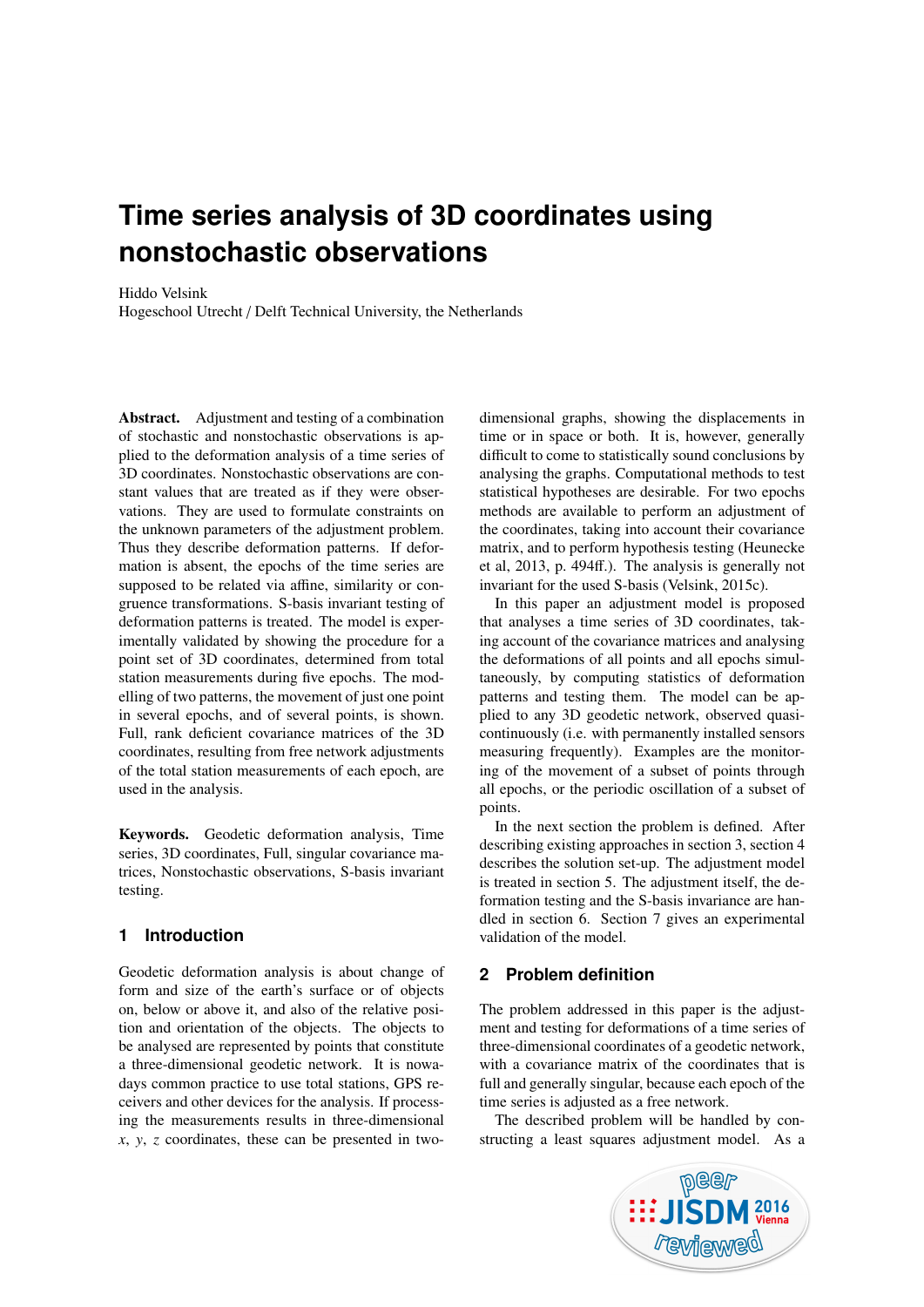practical application to show the usability of the model, the continuous monitoring by a total station of points, situated on built structures that are prone to deformations, is analysed.

# <span id="page-1-0"></span>**3 Existing solutions**

Heunecke et al. give an overview of existing approaches for deformation analysis of two time epochs of deformation measurements [\(Heunecke et al,](#page-11-0) [2013,](#page-11-0) p. 521) . The general approach is to compute displacement vectors between coordinates of two epochs and their covariance matrix. Different approaches exists to analyse the displacement vectors, e.g. by using 95%-confidence ellipsoids after a least squares adjustment (Kamiński and Nowel, [2013;](#page-11-2) [Caspary,](#page-11-3) [2000\)](#page-11-3) or a L1-norm adjustment [\(Chen,](#page-11-4) [1983;](#page-11-4) [Caspary and Borutta,](#page-11-5) [1987\)](#page-11-5), or using constraints on common points and analysing the quadratic form of the weighted estimated least squares residuals [\(Heunecke et al,](#page-11-0) [2013,](#page-11-0) p. 500ff.).

Heunecke et al. give also methods to analyse time series [\(Heunecke et al,](#page-11-0) [2013,](#page-11-0) p. 548) . They do not take advantage of the covariance matrices of the coordinates and do not perform the analysis for all three dimensions  $(x, y \text{ and } z)$  simultaneously. As a consequence the choice of datum definition and the solution's invariance for it, are not addressed.

A comprehensive 3D multi-epoch model is treated by [Caspary](#page-11-3) [\(2000,](#page-11-3) p. 164ff.). It takes care of singular covariance matrices and incorporates deterministic deformation models. It assumes all epochs to be defined relative to the same S-basis, which has to be defined by points, measured in all epochs. Testing is treated for the sequential adjustment case. Quality description of the tests is not treated.

# <span id="page-1-1"></span>**4 Solution set-up**

## **4.1 Form and size, position and orientation**

The subject of geodetic deformation analysis is the change in time of the form and size of objects, and also of the relative position and orientation of the objects. Form, size, relative position and orientation can be recorded by Euclidian *x*, *y*, *z* coordinates. It is assumed that the coordinates are normally distributed with a probability density function, which is fully described by a known covariance matrix, except for the first moments. This matrix may be singular, e.g. because it stems from a free network adjustment. If there are reference points, i.e. points that are considered not to be influenced by the deformation to be analysed, they are part of the geodetic network, and are analysed simultaneously with the object points.

The Euclidian coordinates describe the position and orientation of the network relative to the coordinate origin and axes as well. These, however, are *not* subject of the analysis. Their uncertaintity, as it is reflected in the covariance matrix, has to be eliminated from the analysis. This is realised in the adjustment model by a congruence or similarity transformation of the coordinates of each epoch to the coordinate system of the reference epoch. It is shown that after these transformations, testing of deformation hypotheses can be done independently from the S-bases chosen for the individual epochs. The first epoch is chosen in this paper as reference epoch, but any other epoch as reference epoch would give the same analysis results.

The choice between a congruence and a similarity transformation depends on the question, whether the scale (unit of length) is considered stable between epochs and essential for the analysis.

The set-up of the adjustment model, with transformations between the epochs incorporated into it, not only removes the influence of origin, axes and scale of the reference system on the analysis. It also makes it possible to test, without additional Stransformations, for deformations of all kinds of subsets of points, independent of their being reference or object points, or being part of the S-basis or not. It is possible to include in one hypothesis that is to be tested, both reference and object points, and both points within and outside the S-basis.

## <span id="page-1-2"></span>**4.2 Nonstochastic observations**

The adjustment model is built as a model of observation equations with the coordinates as observations, arranged according to the epochs. The parameters are the expectations of the coordinates of all epochs. Each point has for each epoch different coordinates in the parameter vector. Also the transformation parameters of each epoch relative to the previous one appear in the parameter vector.

Constraints are stated concerning the coordinates of all epochs. In the case of stability analysis the constraints state that the expectations of coordinates of the same points in different epochs are equal. These constraints are added to the observation vector as nonstochastic observations, following the approach of [Velsink](#page-11-6) [\(2015b\)](#page-11-6). If coordinates are assumed to be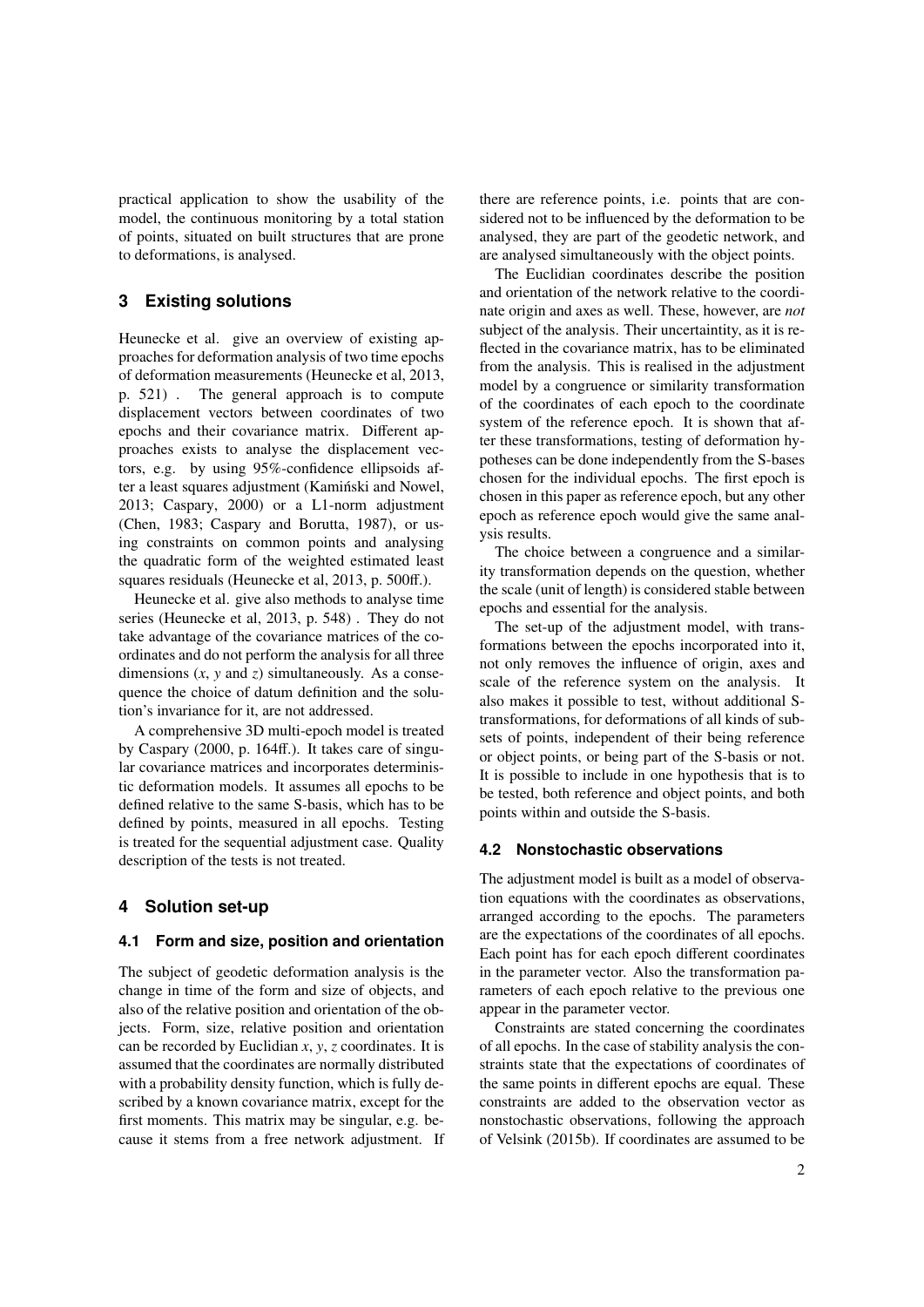subject to some kind of deformation, for example a linear movement of one or more points, or a deformation pattern with a periodic character for a subset of points, the constraints add extra unknown parameters, for example the linear rate of movement, or the coefficients of the periodic pattern, to the parameter vector.

The advantage of using nonstochastic observations is that testing of deformation hypotheses is done in the same way as testing of one- or multi-dimensional hypotheses on biases in the other observations. Least squares estimates of the deformations are determined using standard formulas. Also minimal detectable biases can be computed with standard formulas, giving information on the deformation sizes that can be detected with the tests.

## **4.3 Full, singular covariance matrices**

Observations, for example direction and distance observations of total stations, and their stochastic model are used for a deformation analysis, which is performed in two phases. In the first phase the direction and distance observations are adjusted for each epoch separately. The results are coordinates and their covariance matrices for all epochs. The second step is the subject of this paper: the deformation analysis of the coordinates of many epochs. The covariance matrices of all epochs have to be used [\(Tienstra,](#page-11-7) [1956,](#page-11-7) p. 154). These matrices are generally full matrices (no or few zeros) and singular, because each epoch is adjusted as a free network, not connected to control points. The adjustment model of section [5](#page-3-0) can handle full, singular covariance matrices.

# **4.4 Solution characteristics**

An overview of the solution characteristics can now be given. The most relevant terms are listed below and the solution procedure is illustrated by a Nassi-Schneidermann diagram (figure [1\)](#page-2-0).

- A geodetic network per epoch is a set of points on, above, or under the earth's surface, in this paper assumed to be represented by 3D Euclidian coordinates.
- Form and size of a geodetic network (and their changes in time) are of interest, not the position and orientation relative to the reference system. Transformations are therefore included in the adjustment model.

<span id="page-2-0"></span>

Fig. 1: Solution procedure

- Stability assumes the expectations of coordinates to be equal through all epochs, except for the above mentioned transformations.
- A deformation pattern is the relation between the geodetic networks per epoch, formulated by giving the expectations of coordinates through the epochs using mathematical functions, described by nonstochastic observations, which depend on unknown deformation parameters, for example a linear movement rate, or the coefficients of a series expansion of a periodic function.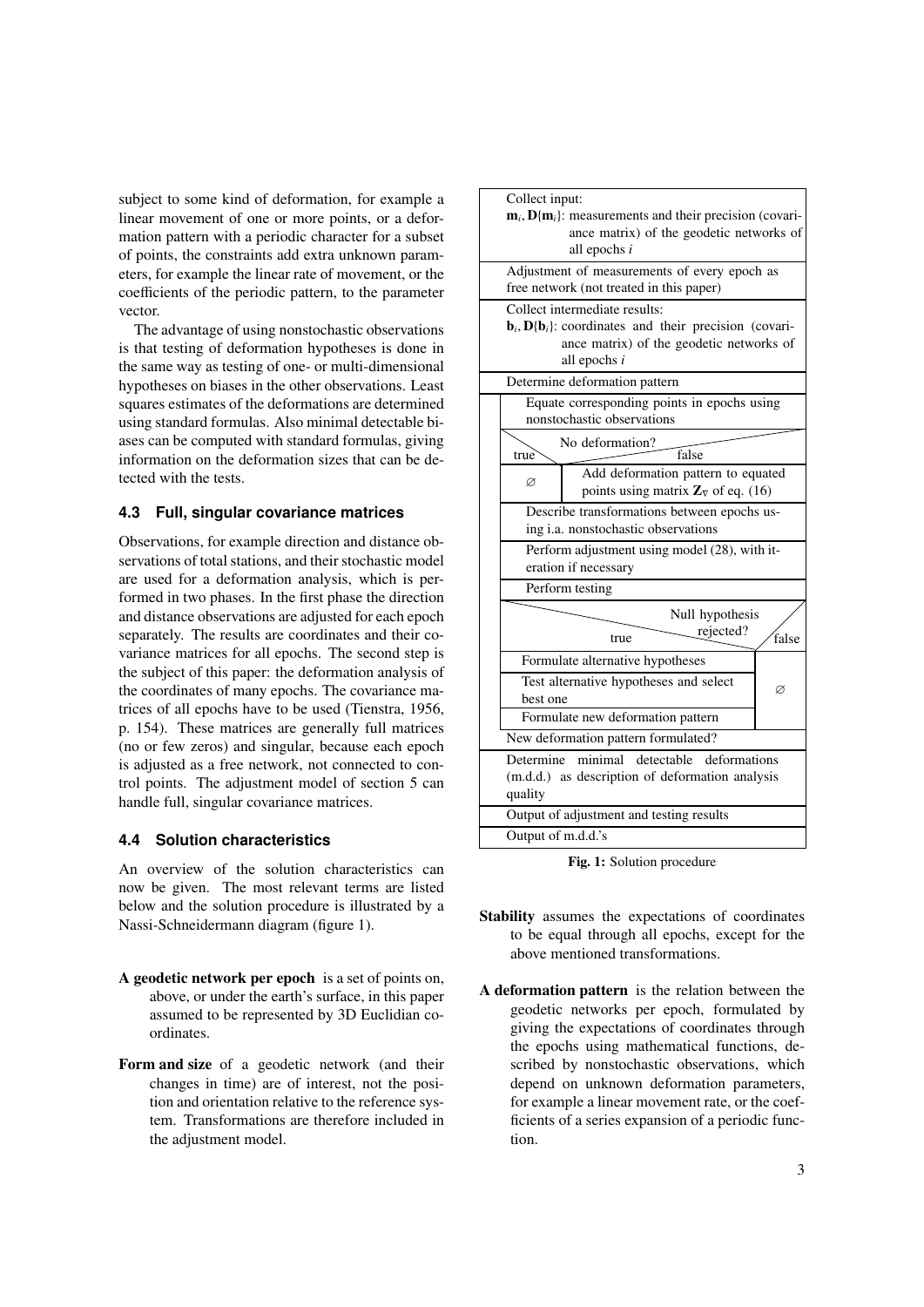- Inside or outside the adjustment model we put the description of the deformation. If it is *inside*, nonstochastic observations describe the deformation pattern, and extra deformation parameters are included in the parameter vector. If it is *outside*, the adjustment model assumes *stability* and no extra deformation parameters are in the parameter vector. The hypothesis of stability is tested against alternative hypotheses, describing deformation patterns, by appropiate test statistics, which make use of the nonstochastic observations to determine matrix  $\mathbb{Z}_{\nabla}$  of eq. [\(16\)](#page-5-0).
- Singular, full covariance matrices result from the free network adjustments of each epoch, and are used in the adjustment model. If only coordinates are available for each epoch, a substitute matrix, for example a unit matrix, is used as covariance matrix, which yields sub optimal adjustment and testing results.

## <span id="page-3-0"></span>**5 Adjustment model**

## <span id="page-3-4"></span>**5.1 Observations and parameters**

The adjustment model is built taking as:

- observations:
	- 1. cartesian 3D point coordinates of a geodetic network and their covariance matrix, available for at least two epochs. For the first epoch they are assembled in vector  $\underline{\mathbf{a}}_1$  (and underlined variable indicates a stochastic variable) with the covariance matrix  $D[\underline{a}_1]$ . For the second and later epochs they are assembled in vectors  $\underline{\mathbf{b}}_i$ , with *i* the epoch number, which runs from 2 to *p* with *p* the number of epochs. Each  $\underline{\mathbf{b}}_i$  has a covariance matrix  $\mathbf{D}\{\underline{\mathbf{b}}_i\}$ ;
	- 2. nonstochastic observations  $z_f$ , describing constraints on the transformation parameters; their covariance matrix is the zero matrix;
	- 3. nonstochastic observations  $z_d$ , describing the deformation pattern; their covariance matrix is the zero matrix.
- unknown parameters:
	- 1. expectations of cartesian 3D network point coordinates, for each epoch assembled in

vector c*<sup>i</sup>* of epoch *i*. Vector c takes all epochs together:

$$
\mathbf{c} = (\mathbf{c}_1, \cdots, \mathbf{c}_p)^T. \tag{1}
$$

- 2. vector of transformation parameters f, subdivided in subvectors <sup>f</sup>*<sup>i</sup>*,*i*−<sup>1</sup> for the transformation in each epoch interval between epoch *i* and *i*−1, with  $i = 2, ..., p$ .
- 3. additional parameters  $\nabla$  to describe the trend function of the deformation, see section [4.2.](#page-1-2)

#### **5.2 Nonlinear adjustment model**

In the adjustment model the expectations of all point coordinates are expressed in the reference system of the first epoch, and are *parameters* in vector c. The *observed* coordinates in the first epoch are taken together in vector  $\underline{\mathbf{a}}_1$ . We have:

<span id="page-3-1"></span>
$$
E[\mathbf{a}_1] = \mathbf{c}_1 = \mathbf{P}_1 \mathbf{c},\tag{2}
$$

with  $E$ {.} the expectation operator, and  $P_1$  the matrix that selects the points of the first epoch from  $c$ .  $P_1$ has only ones and zeros. The observed coordinates  $\underline{\mathbf{b}}_i$  in a following epoch *i* (*i* = 2, · · · , *p*) are assumed<br>to be in a separate reference system, indicated by a to be in a separate reference system, indicated by a superindex (*i*): (*i*)

$$
\underline{\mathbf{b}}_i = \underline{\mathbf{b}}_i^{(l)}.\tag{3}
$$

These coordinates are transformed with a vector function  $\varphi_{i,i-1}$  to the reference system of epoch  $(i-1)$ :

$$
\underline{\mathbf{b}}_i^{(i-1)} = \varphi_{i,i-1}(\underline{\mathbf{b}}_i^{(i)}, \mathbf{f}_{i,i-1}),
$$
(4)

then with  $\varphi_{i-1,i-2}$  to the reference system of epoch (*i*− 2), and so on, and we get the transformed coordinates  $\underline{\mathbf{a}}_i$ :

<span id="page-3-3"></span>
$$
\underline{\mathbf{a}}_i = \underline{\mathbf{b}}_i^{(1)} =
$$
  
\n
$$
\varphi_{2,1}(\cdots(\varphi_{i,i-1}(\underline{\mathbf{b}}_i, \mathbf{f}_{i,i-1}), \ldots), \mathbf{f}_{2,1}),
$$
\n(5)

and:

$$
E{\underline{\mathbf{a}}_i} = \mathbf{c}_i = \mathbf{P}_i \mathbf{c}.
$$
 (6)

P*<sup>i</sup>* selects c*<sup>i</sup>* from c. It follows that:

<span id="page-3-2"></span>
$$
E{\varphi_{2,1}}(\cdots(\varphi_{i,i-1}(\underline{\mathbf{b}}_i,\mathbf{f}_{i,i-1}),\ldots),\mathbf{f}_{2,1}) = \mathbf{P}_i \mathbf{c}.
$$
 (7)

Hopping from epoch *i* through all intermediate epochs to the first one, is chosen, and not a direct transformation to the first epoch, because it is assumed that in general more common points are available for successive epochs.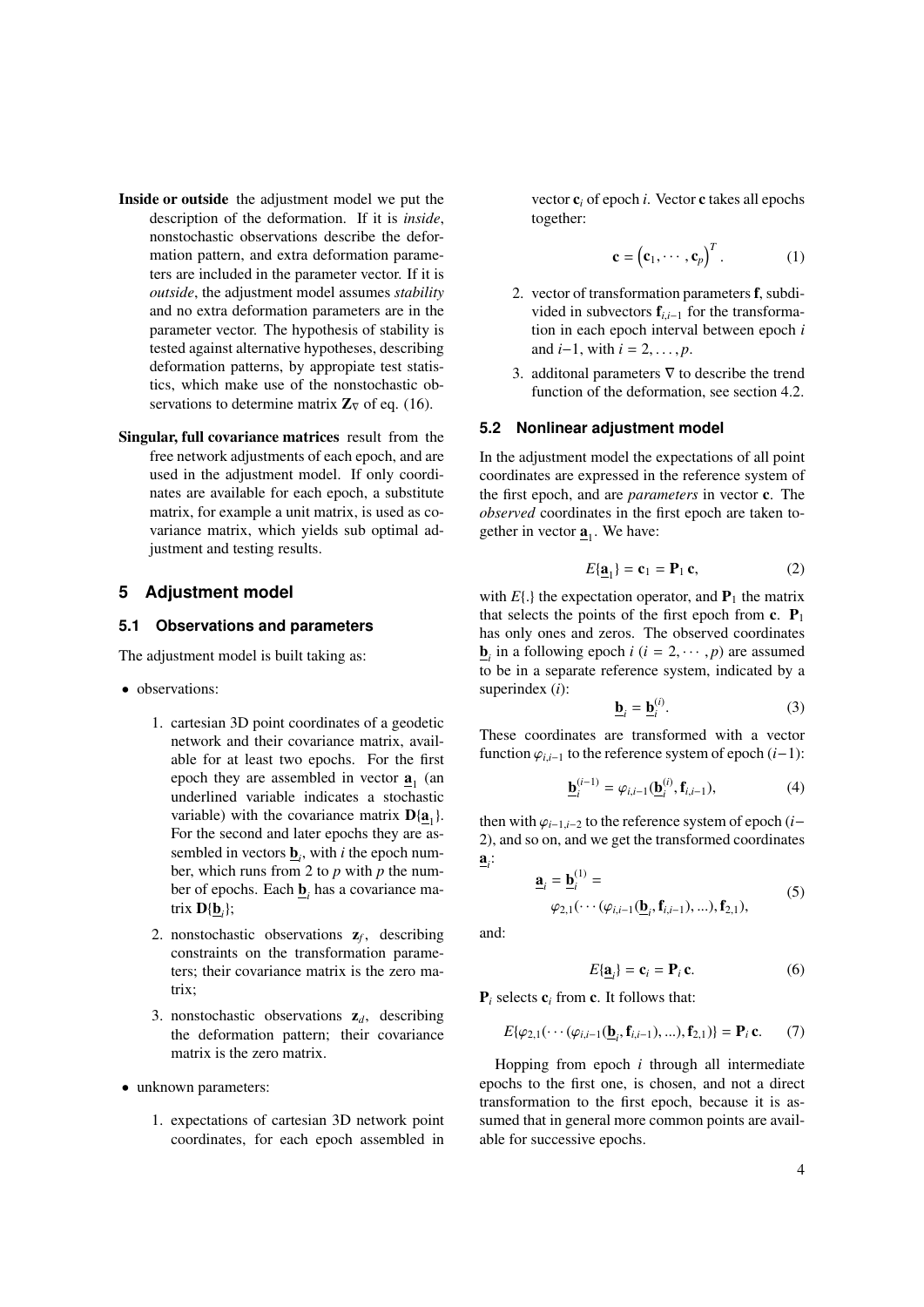Following the approach of [Velsink](#page-11-8) [\(2015a\)](#page-11-8), the transformation  $\varphi_{i,j}$  between epoch *i* and *j*, is of a general form, for example an affine transformation, which is changed to another type of transformation, for example a similarity transformation, by the use of constraints. These constraints are formulated as nonstochastic observations:

<span id="page-4-0"></span>
$$
\mathbf{z}_f = \zeta_f(\mathbf{f}),\tag{8}
$$

for which zeros are assumed as observed values.

The deformation pattern is described by a vector of nonstochastic observations  $z_d$  and a deformation function  $\zeta_d$ , which gives a relation between the elements of c and the elements of a vector of deformation parameters ∇:

<span id="page-4-1"></span>
$$
\mathbf{z}_d = \zeta_d(\mathbf{c}, \nabla). \tag{9}
$$

For  $z_d$  we assume zeros as the observed values.

From equations  $(2)$ ,  $(7)$ ,  $(8)$  and  $(9)$  follows the following system for *p* epochs:

<span id="page-4-2"></span>
$$
\begin{cases}\nE\{\mathbf{a}_1\} & = \mathbf{P}_1\mathbf{c}, \\
E\{\varphi_{2,1}(\mathbf{b}_2, \mathbf{f}_{2,1})\} & = \mathbf{P}_2\mathbf{c}, \\
\vdots & \vdots \\
E\{g(\mathbf{b}_p, \mathbf{f})\} & = \mathbf{P}_p\mathbf{c}, \\
\mathbf{z}_f & = \zeta_f(\mathbf{f}), \\
\mathbf{z}_d & = \zeta_d(\mathbf{c}, \nabla),\n\end{cases}
$$
\n(10)

with

<span id="page-4-3"></span>
$$
g(\underline{\mathbf{b}}_p, \mathbf{f}) = \varphi_{2,1}(...(\varphi_{p,p-1}(\underline{\mathbf{b}}_p, \mathbf{f}_{p,p-1}),...), \mathbf{f}_{2,1}).
$$

A point may be present in an epoch, but missing in one or more other epochs. This is handled by matrix P*i* . The S-basis definition of an epoch is arbitrary (see section [6.3\)](#page-8-0) and may be realised by only a few points, by many points, or by all. There can even be no S-basis, i.e. the covariance matrix is regular, and the S-basis can be considered to lie outside the geodetic network. The fact that a point is missing, be it in the first or in any other epoch, does therefore not pose any problem for the deformation analysis with model [\(10\)](#page-4-2).

#### **5.3 Transformations**

#### 5.3.1 Affine Transformation

As general form of transformation  $\varphi_{i,j}$  the affine<br>transformation is taken written as: transformation is taken, written as:

$$
\begin{pmatrix} \mathbf{x}^T \\ \mathbf{y}^T \\ \mathbf{z}^T \end{pmatrix} = \mathbf{R} \begin{pmatrix} \mathbf{u}^T \\ \mathbf{v}^T \\ \mathbf{w}^T \end{pmatrix} + \mathbf{t}\boldsymbol{\epsilon},
$$
  
\n
$$
\mathbf{R} = \begin{pmatrix} a_{11} & a_{12} & a_{13} \\ a_{21} & a_{22} & a_{23} \\ a_{31} & a_{32} & a_{33} \end{pmatrix}, \mathbf{t} = \begin{pmatrix} t_x \\ t_y \\ t_z \end{pmatrix},
$$
(11)  
\n
$$
\boldsymbol{\epsilon} = (1, 1, ..., 1).
$$

The column vectors u, v, w contain resp. the *x*-, *y*-, *z*coordinates of b*<sup>i</sup>* before transformation. The vectors x, y, z contain the coordinates after transformation. R describes the rotation, shear and scale change of the affine transformation, t the translation.

#### <span id="page-4-5"></span>5.3.2 Congruence Transformation

Equation [\(11\)](#page-4-3) describes a congruence (or rigid body) transformation, if the nine coefficients of matrix R meet the following six constraints:

$$
\mathbf{a}_i^T \mathbf{a}_j = \delta_{ij}, \ \mathbf{a}_i = \begin{pmatrix} a_{i1} \\ a_{i2} \\ a_{i3} \end{pmatrix}, \ i, j = 1, 2, 3,
$$
  
\n $j \ge i, \ \delta_{ij} = 1 \text{ if } i = j, \text{ otherwise } \delta_{ij} = 0.$  (12)

In the following sections a linearised adjustment model is derived. The linearised constraints are:

<span id="page-4-4"></span>
$$
\begin{pmatrix}\n\mathbf{a}_{2}^{0} & \mathbf{a}_{1}^{0} & \mathbf{0} \\
\mathbf{a}_{3}^{0} & \mathbf{0} & \mathbf{a}_{1}^{0} \\
\mathbf{0} & \mathbf{a}_{3}^{0} & \mathbf{a}_{2}^{0} \\
\mathbf{a}_{1}^{0} & \mathbf{0} & \mathbf{0} \\
\mathbf{0} & \mathbf{a}_{2}^{0} & \mathbf{0} \\
\mathbf{0} & \mathbf{0} & \mathbf{a}_{3}^{0} \\
\end{pmatrix}\n\begin{pmatrix}\n\Delta \mathbf{a}_{1} \\
\Delta \mathbf{a}_{2} \\
\Delta \mathbf{a}_{3}\n\end{pmatrix} = \n\begin{pmatrix}\n0 \\
0 \\
0 \\
0 \\
0 \\
0\n\end{pmatrix}, \qquad (13)
$$

where **0** is the (1×3) zero vector and  $\mathbf{a}_i^0$  (*i*=1,2,3) is the vector of approximate values of  $a_i$ .  $\Delta$  indicates the difference of the quantity concerned and its approximate value.

#### <span id="page-4-6"></span>5.3.3 Similarity transformation

For the similarity transformation the affine transformation is constrained with five constraints. Three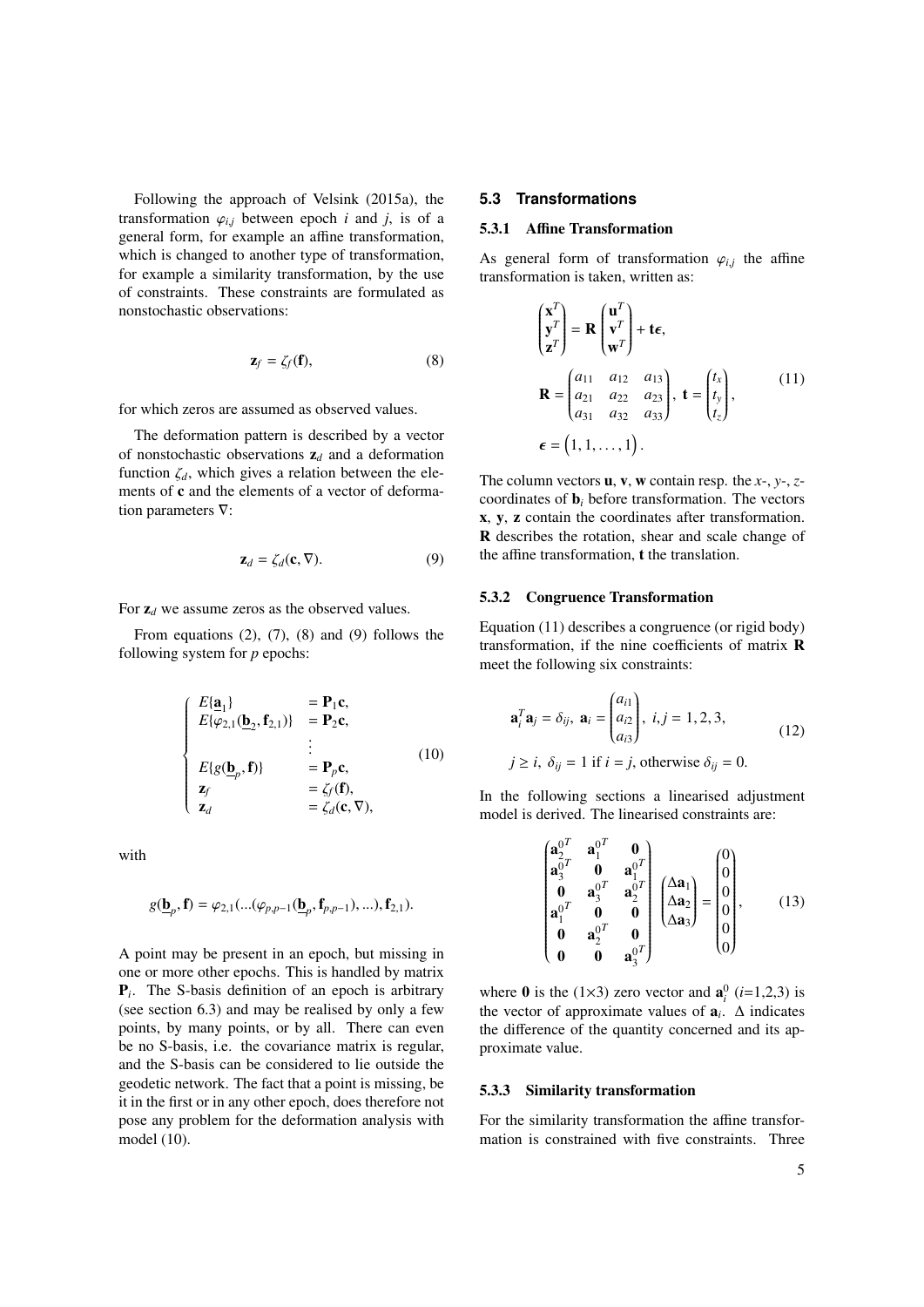constraints state that the three rows of  **are perpen**dicular to each other. The two remaining constraints state that the lengths of the first and second row, and those of the second and third row are equal. The linearised constraints are:

<span id="page-5-5"></span>
$$
\begin{pmatrix}\n\mathbf{a}_{2}^{0} & \mathbf{a}_{1}^{0} & \mathbf{0} \\
\mathbf{a}_{3}^{0} & \mathbf{0} & \mathbf{a}_{1}^{0} \\
\mathbf{0} & \mathbf{a}_{3}^{0} & \mathbf{a}_{2}^{0} \\
\mathbf{a}_{1}^{0} & -\mathbf{a}_{2}^{0} & \mathbf{0} \\
\mathbf{a}_{1}^{0} & \mathbf{0} & -\mathbf{a}_{3}^{0} \\
\end{pmatrix}\n\begin{pmatrix}\n\Delta \mathbf{a}_{1} \\
\Delta \mathbf{a}_{2} \\
\Delta \mathbf{a}_{3}\n\end{pmatrix} = \n\begin{pmatrix}\n0 \\
0 \\
0 \\
0 \\
0\n\end{pmatrix}.
$$
\n(14)

#### <span id="page-5-1"></span>5.3.4 Approximate transformation

Before the adjustment,  $\underline{\mathbf{b}}_i$  is approximately transformed to  $\underline{\mathbf{b}}'_i$  in the reference system of  $\underline{\mathbf{a}}_1$ , us-ing equation [\(5\)](#page-3-3). Likewise  $D{\{\underline{\mathbf{b}}_i\}}$  is transformed to  $D(\underline{b}_i')$  by applying the law of propagation of covariances. The approximate transformation parameters are determined as affine parameters, and subsequently adapted to those of a congruence or similarity transformation using singular value decomposition [\(Velsink,](#page-11-8) [2015a\)](#page-11-8). The transformations of equation [\(10\)](#page-4-2) are now differential transformations. In each iteration step of the adjustment this is repeated with adapted transformation parameters from the previous iteration step. Therefore as approximate values for  $a_{ii}$  in the constraints of the congruence or similarity transformation we can take  $a_{ij}^0 = \delta_{ij}$ .

In the following sections, if  $\underline{\mathbf{b}}_i$  is written,  $\underline{\mathbf{b}}'_i$  is meant.

#### **5.4 Linearised adjustment model**

A linearised adjustment model is built for the deformation analysis. Linearisation of all equations of system [\(10\)](#page-4-2) is done with implicit differentiation relative to the observed vectors  $\underline{\mathbf{a}}_1$ ,  $\underline{\mathbf{b}}_i$  (*i*= 2, · · · *,p*),  $\mathbf{z}_d$ , and  $z_f$ , and the unknown parameter vectors  $f$ ,  $c$  and  $\nabla$ 

The first and last two equations of system [\(10\)](#page-4-2) are linearised as:

$$
\begin{cases}\nE\{\underline{\Delta \mathbf{a}}_1\} &= \mathbf{P}_1 \,\Delta \mathbf{c}, \\
\Delta \mathbf{z}_f &= (\frac{\partial \zeta_f}{\partial \mathbf{f}})_0 \Delta \mathbf{f}, \\
\Delta \mathbf{z}_d &= (\frac{\partial \zeta_d}{\partial \mathbf{c}})_0 \Delta \mathbf{c} + (\frac{\partial \zeta_d}{\partial \nabla})_0 \Delta \nabla.\n\end{cases}
$$
\n(15)

We define for later use:

<span id="page-5-0"></span>
$$
\mathbf{Z}_{f} = (\frac{\partial \zeta_{f}}{\partial \mathbf{f}})_{0},
$$
\n
$$
\mathbf{Z}_{d} = (\frac{\partial \zeta_{d}}{\partial \mathbf{c}})_{0}, \mathbf{Z}_{\nabla} = (\frac{\partial \zeta_{d}}{\partial \nabla})_{0}.
$$
\n(16)

The partial derivatives of the vectors <sup>ζ</sup>*<sup>f</sup>* and <sup>ζ</sup>*<sup>d</sup>* with respect to the vectors f, c and  $\nabla$  are matrices. The parentheses with zero  $(.)_0$  indicate that approximate values of the parameters have to be used to get the values in the matrices.

For the equations with  $\underline{\mathbf{b}}_i$  (*i*=2, · · · , *p*) in system<br>(1) the linearised equations are: [\(10\)](#page-4-2) the linearised equations are:

$$
\mathbf{B}_i E{\underline{\Delta \mathbf{b}}_i} + \mathbf{F}_i \Delta \mathbf{f}_i = \mathbf{P}_i \Delta \mathbf{c},\tag{17}
$$

with the matrices B*<sup>i</sup>* defined as follows:

<span id="page-5-2"></span>
$$
\mathbf{B}_{i} = \mathbf{B}_{2,1} \mathbf{B}_{3,2} \cdots \mathbf{B}_{i,i-1},
$$
 (18)

and with  $(i=2, \ldots, i-1)$ :

$$
\mathbf{B}_{j,j-1} = (\frac{\partial \varphi_{j,j-1}}{\partial \varphi_{j+1,j}})_0 = (\frac{\partial \varphi_{j,j-1}}{\partial \mathbf{b}_i^{(j)}})_0,
$$
  

$$
\mathbf{B}_{i,i-1} = (\frac{\partial \varphi_{i,i-1}}{\partial \mathbf{b}_i^{(i)}})_0.
$$
 (19)

 $\mathbf{F}_i$  is defined for  $i = 2 \dots p$  as follows:

<span id="page-5-4"></span>
$$
\mathbf{F}_i = \left(\mathbf{F}_{2,1}, \cdots, \mathbf{F}_{i,i-1}, \mathbf{0}, \cdots, \mathbf{0}\right),\tag{20}
$$

with  $(p-i)$  matrices  $\bf{0}$  of zeros, which have the same number of rows as  $\mathbf{F}_{2,1}$ , and the partioning of  $\mathbf{F}_i$  in an alumna in association with the partitioning of  $\Lambda$ **f**. columns in accordance with the partitioning of ∆f:

$$
\Delta \mathbf{f} = (\Delta \mathbf{f}_{2,1}, \cdots, \Delta \mathbf{f}_{i,i-1}, \Delta \mathbf{f}_{i+1,i} \cdots, \Delta \mathbf{f}_{p,p-1}). \quad (21)
$$

For  $\mathbf{F}_{i,i-1}$  (*i*=2,...*,p*) we have:

<span id="page-5-3"></span>
$$
\mathbf{F}_{i,i-1} = \mathbf{B}_{2,1} \, \mathbf{B}_{3,2} \cdots \mathbf{B}_{i-2,i-1} \, (\frac{\partial \varphi_{i,i-1}}{\partial \mathbf{f}_{i,i-1}})_0. \tag{22}
$$

Matrix  $B_{i,i-1}$  for an affine transformation is given by [Velsink](#page-11-8) [\(2015a\)](#page-11-8) as follows:

$$
\mathbf{B}_{i,i-1} = \begin{pmatrix} a_{11}^0 \mathbf{I} & a_{12}^0 \mathbf{I} & a_{13}^0 \mathbf{I} \\ a_{21}^0 \mathbf{I} & a_{22}^0 \mathbf{I} & a_{23}^0 \mathbf{I} \\ a_{31}^0 \mathbf{I} & a_{32}^0 \mathbf{I} & a_{33}^0 \mathbf{I} \end{pmatrix},
$$
(23)

with  $a_{ij}^0$  (*i*, *j*=1, 2, 3) the approximate values of  $a_{ij}$  and<br>**I** the  $(n \times n)$  unit matrix and *n* the amount of points I the  $(n \times n)$  unit matrix and *n* the amount of points in  $\underline{\mathbf{b}}_i$ .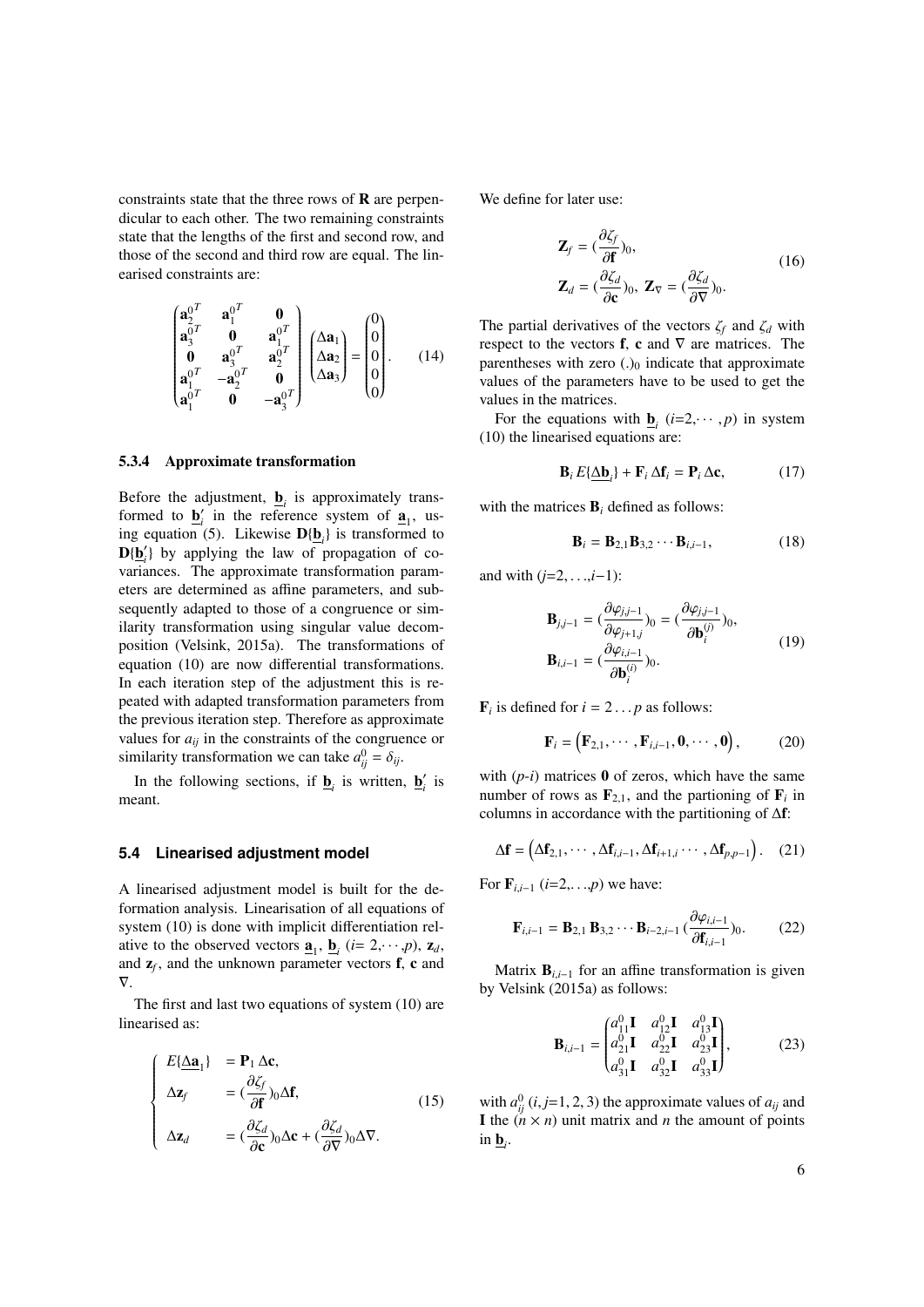As explained in section [5.3.4,](#page-5-1) we can take  $a_{ij}^0 = \delta_{ij}$ ,<br>bich results in a unit matrix for **B**<sub>111</sub>, from which which results in a unit matrix for  $B_{i,i-1}$ , from which follows, see equations [\(18\)](#page-5-2) and [\(22\)](#page-5-3):

$$
\mathbf{B}_{i} = \mathbf{I},
$$
  
\n
$$
\mathbf{F}_{i,i-1} = (\frac{\partial \varphi_{i,i-1}}{\partial \mathbf{f}_{i,i-1}})_0.
$$
\n(24)

Matrix  $\mathbf{F}_{i,i-1}$  for an affine transformation is given by [Velsink](#page-11-8) [\(2015a\)](#page-11-8) as follows:

$$
\mathbf{F}_{i,i-1} = \begin{pmatrix} \beta_i & \mathbf{0} & \mathbf{0} & \epsilon_1 \\ \mathbf{0} & \beta_i & \mathbf{0} & \epsilon_2 \\ \mathbf{0} & \mathbf{0} & \beta_i & \epsilon_3 \end{pmatrix},\tag{25}
$$

where  $\beta_i$ ,  $\epsilon_1$ ,  $\epsilon_2$ ,  $\epsilon_3$  and **0** are all  $(n \times 3)$  matrices, as follows: follows:

 $\beta_i = (\mathbf{u}_0, \mathbf{v}_0, \mathbf{w}_0); \mathbf{u}_0, \mathbf{v}_0, \mathbf{w}_0$  are approximate values of **u**, **v**, **w** (the *x*, *y*, *z* coordinates in  $\underline{\mathbf{b}}_i$ ), which can be transformed to make the barycentre the origin.

$$
\epsilon_1 = \begin{pmatrix} 1 & 0 & 0 \\ 1 & 0 & 0 \\ \vdots & \vdots & \vdots \\ 1 & 0 & 0 \end{pmatrix},
$$

 $\epsilon_2$  and  $\epsilon_3$  are analogous matrices as  $\epsilon_1$  with ones in the second, resp. third column,

0 is the  $(n \times 3)$  zero matrix.

We define  $\mathbf{F}_1$  as the null matrix 0 and put it together with the  $\mathbf{F}_i$ ,  $i = 2 \dots p$  of equation [\(20\)](#page-5-4) into matrix **F**.<br>Analogously we take all **P**, together in a matrix **P**. Analogously we take all  $P_i$  together in a matrix  $P$ :

$$
\mathbf{F} = (\mathbf{F}_1, ..., \mathbf{F}_p)^T
$$
  
\n
$$
\mathbf{P} = (\mathbf{P}_1, ..., \mathbf{P}_p)^T
$$
 (26)

We define vector ∆b as:

$$
\Delta \mathbf{b} = (\Delta \mathbf{a}_1, \Delta \mathbf{b}_2, \dots, \Delta \mathbf{b}_p)^T. \tag{27}
$$

We can now formulate the linearised equivalent of system [\(10\)](#page-4-2):

<span id="page-6-0"></span>
$$
E\left\{\left(\frac{\Delta \mathbf{b}}{\Delta \mathbf{z}_{f}}\right)\right\} = \left(\begin{matrix} \mathbf{P} & -\mathbf{F} & \mathbf{0} \\ \mathbf{0} & \mathbf{Z}_{f} & \mathbf{0} \\ \mathbf{Z}_{d} & \mathbf{0} & \mathbf{Z}_{\nabla}\end{matrix}\right) \left(\begin{matrix} \Delta \mathbf{c} \\ \Delta \mathbf{f} \\ \Delta \nabla\end{matrix}\right). \tag{28}
$$

The covariance matrix of the observation vector on the left-hand side consists of the covariance matrices of  $\mathbf{a}_1$  and  $\mathbf{b}_i$ ,  $i=2,\dots,p$ , as described in section<br>5.1. approximately transformed as described in sec-[5.1,](#page-3-4) approximately transformed as described in section [5.3.4,](#page-5-1) and zero matrices for the remainder if no

correlation between the epochs is assumed (which is, however, not necessary to solve the model).

The model takes each epoch as a separate geodetic network: each point has a different point number for each epoch, for example point  $A$  is called  $A_1$  in epoch  $1, A_2$  in epoch  $2$ , etc. The hypothesis that no deformation has occured is formulated by stating that

<span id="page-6-1"></span>
$$
\begin{cases}\n0 = x_{A_2} - x_{A_1}, \n0 = y_{A_2} - y_{A_1}, \n0 = z_{A_2} - z_{A_1}, \netc.\n\end{cases}
$$
\n(29)

The separate geodetic networks are linked together in this way. Equation [\(29\)](#page-6-1) gives the nonstochastic observation equations (the zeros constitute together vector z*<sup>d</sup>* and have a standard deviation of zero). The number of rows of matrix  $\mathbb{Z}_d$  is three times the number of points. In each row there are zeros and one 1 and one -1 for respectively the coordinate of epoch 2 and epoch 1 (which are separate unknowns in the parameter vector). There are no parameters  $\nabla$  and no matrix  $\mathbf{Z}_{\nabla}$ .

Let us now assume that a deformation is present for point *A*. Let it be a linear movement for which we write:

$$
0 = x_{A_2} - x_{A_1} + a_x t_{12},
$$
  
\n
$$
0 = y_{A_2} - y_{A_1} + a_y t_{12},
$$
  
\n
$$
0 = z_{A_2} - z_{A_1} + a_z t_{12}
$$
\n(30)

The  $a_x$ ,  $a_y$ ,  $a_z$  are unknown parameters, which enter the parameter vector  $\nabla$ , and for which a least squares estimate is determined in the adjustment.  $t_{12}$  is the time interval between epoch 1 and 2. The matrix  $\mathbb{Z}_{\nabla}$ is in this case a matrix with three columns and three elements  $t_{12}$  on the rows of the three nonstochastic observations mentioned, and with zeros on all other positions.

We can also leave  $a_x$ ,  $a_y$ ,  $a_z$  out of the adjustment. Then the last column of the coefficient matrix of equation [\(28\)](#page-6-0) disappears. The null hypothesis states now that there is no deformation. We test for a linear movement by using  $\mathbb{Z}_{\nabla}$  in the test statistic of equation [\(34\)](#page-7-1).

Generally the transformation between epoch *i* and *i*−1 is a similarity or congruence, not an affine transformation. Matrix  $\mathbf{F}_i$  is constructed according to equation [\(20\)](#page-5-4) from matrices <sup>F</sup>*<sup>i</sup>*,*i*−<sup>1</sup> as given in equa-tion [\(22\)](#page-5-3) for the affine transformation. Matrix  $\mathbf{Z}_f$  is the matrix that describes the constraints for a congruence or similarity transformation. The coefficient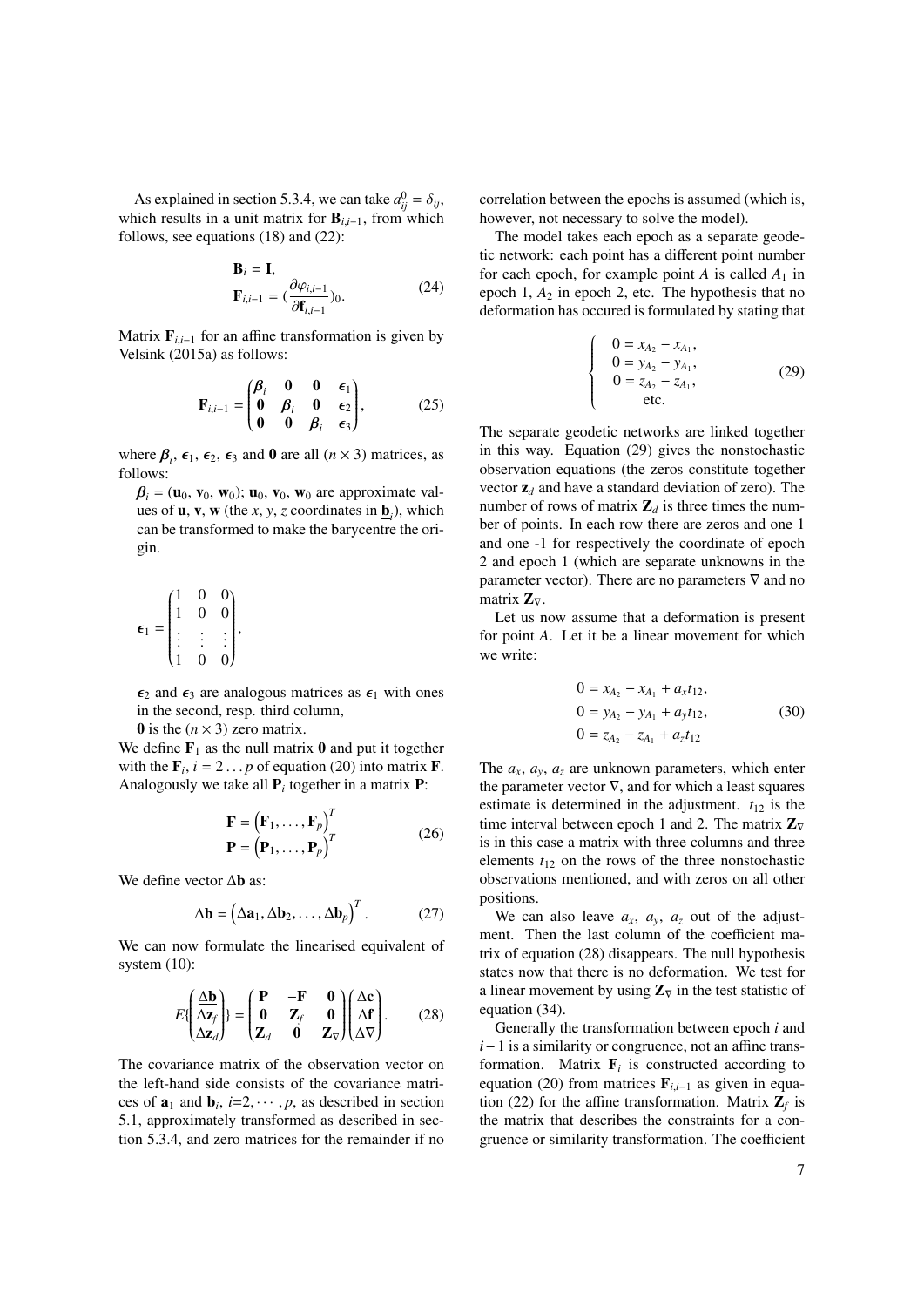matrix of equation [\(13\)](#page-4-4) or [\(14\)](#page-5-5) is used to construct matrix Z*<sup>f</sup>* .

# <span id="page-7-0"></span>**6 Adjustment and testing**

## **6.1 Adjustment**

System [\(28\)](#page-6-0) is a linear system of observation equations and can be solved by least squares. If sufficient points are available in all epochs to determine the transformation parameters, the coefficient matrix is of full rank.

Because of the nonstochastic observations, and because of possible singularities of the covariance matrices of  $\underline{\mathbf{a}}_1$  and the vectors  $\underline{\mathbf{b}}_i$ , the covariance matrix of the observation vector of system [\(28\)](#page-6-0) is singular. To get a least squares solution of the system, at least five methods are available that make it possible to test nonstochastic observations in the same way as stochastic observations [\(Velsink,](#page-11-6) [2015b\)](#page-11-6):

- 1. The adjustment model is split into two parts for the stochastic and the nonstochastic observations respectively, and a sequential adjustment is applied.
- 2. A switch is made from the model of observation equations to the model of condition equations.
- 3. The covariance matrix is regularised.
- 4. The standard deviations in the covariance matrix that are zero, are replaced by values that are very small.
- 5. The observations are orthogonalised and the nonstochastic observations eliminated. A follow-up adjustment determines the test quantities.

Because the system is linearised, iteration is needed to find the least squares solution. To start the iteration good approximate values for all observations and all parameters are needed, which have to satisfy the non-linear equations [\(10\)](#page-4-2) and the nonlinear constraints of section [5.3.2](#page-4-5) or [5.3.3.](#page-4-6) As described by [Velsink](#page-11-8) [\(2015a\)](#page-11-8), in each iteration step the approximate transformation parameters are updated, using singular value decomposition. Also, in each iteration step, all  $\underline{\mathbf{b}}_i$  and their covariance matrices  $D{\{\underline{\mathbf{b}}_i\}}$  are transformed with the new approximate transformation parameters to new coordinates  $\underline{\mathbf{b}}'_i$  and  $D{\{\underline{b}'_i\}}$  that are (for the common points) almost equal to  $\underline{\mathbf{a}}_1$  and in the reference system of  $\underline{\mathbf{a}}_1$ .

In each iteration step the approximate values of all observations, and of all parameters have to comply again with the non-linear equations [\(10\)](#page-4-2) and the nonlinear constraints of section [5.3.2](#page-4-5) or [5.3.3.](#page-4-6)

## **6.2 Deformation testing**

If one of the five methods, mentioned in the previous section, is used, standard methods for testing can be applied with the formulas given by [Velsink](#page-11-6) [\(2015b\)](#page-11-6). Also the nonstochastic observations can be tested with the same formulas, which means that a method of testing deformation patterns is provided.

If it is not sure whether there is any deformation, or what type of deformation happens, a null hypothesis  $H_0$  is formulated, where no deformation is assumed ( $\nabla$  is missing in system [\(28\)](#page-6-0)), and an alternative hypothesis *Ha*:

<span id="page-7-2"></span>
$$
H_0: E{\underline{\Delta y}} = A \Delta x, \qquad (31)
$$

$$
H_a: E{\Delta y} = A \Delta x + Z'_\nabla \Delta \nabla, \qquad (32)
$$

where  $\Delta y$ , A and  $\Delta x$  are respectively the observation vector, the coefficient matrix and the parameter vector of system  $(28)$ . In **A** the last column of the coefficient matrix is missing and in ∆x the parameters  $\Delta \nabla$ .  $\mathbf{Z}'_{\nabla}$  is the last column of the coefficient matrix of equation [\(28\)](#page-6-0):

$$
\mathbf{Z}'_{\nabla} = \begin{pmatrix} \mathbf{0} \\ \mathbf{0} \\ \mathbf{Z}_{\nabla} \end{pmatrix} \tag{33}
$$

The alternative hypothesis is tested against the null hypothesis, without the need to perform a complete adjustment of [\(32\)](#page-7-2), by using test statistic  $\underline{T}_q$  [\(Teunis](#page-11-9)[sen,](#page-11-9) [2006,](#page-11-9) p. 77):

<span id="page-7-1"></span>
$$
\underline{T}_q = \frac{1}{\sigma^2} \hat{\mathbf{r}}^T \mathbf{Z}'_{\nabla} (\mathbf{Z}'_{\nabla} \mathbf{Q}_{\hat{r}} \mathbf{Z}'_{\nabla})^{-1} \mathbf{Z}'_{\nabla} \hat{\mathbf{r}}.
$$
 (34)

q is the number of columns in  $\mathbb{Z}'_{\nabla}$  and gives the degrees of freedom of the test.  $\sigma^2$  is the variance<br>factor of unit weight, and  $\hat{\mathbf{r}}$  are the reciprocal least factor of unit weight, and  $\hat{\mathbf{r}}$  are the reciprocal least squares residuals as they follow from a weighted least squares adjustment [\(Velsink,](#page-11-8) [2015a\)](#page-11-8) and for which holds, with  $\hat{\mathbf{e}}$  the usual least squares residuals and  $\mathbf{Q}_y$  the cofactor matrix of the observations **y**:

$$
\hat{\mathbf{e}} = \mathbf{Q}_y \, \hat{\mathbf{r}}.\tag{35}
$$

 $\mathbf{Q}_{\hat{r}}$  is the cofactor matrix of  $\underline{\hat{\mathbf{r}}}$ .  $\mathbf{Z}'_{\nabla}$  describes a testable deformation pattern, if the product  $\mathbf{Z}'^{T}_{\nabla} \mathbf{Q}_{\hat{r}} \mathbf{Z}'_{\nabla}$  is a regular matrix.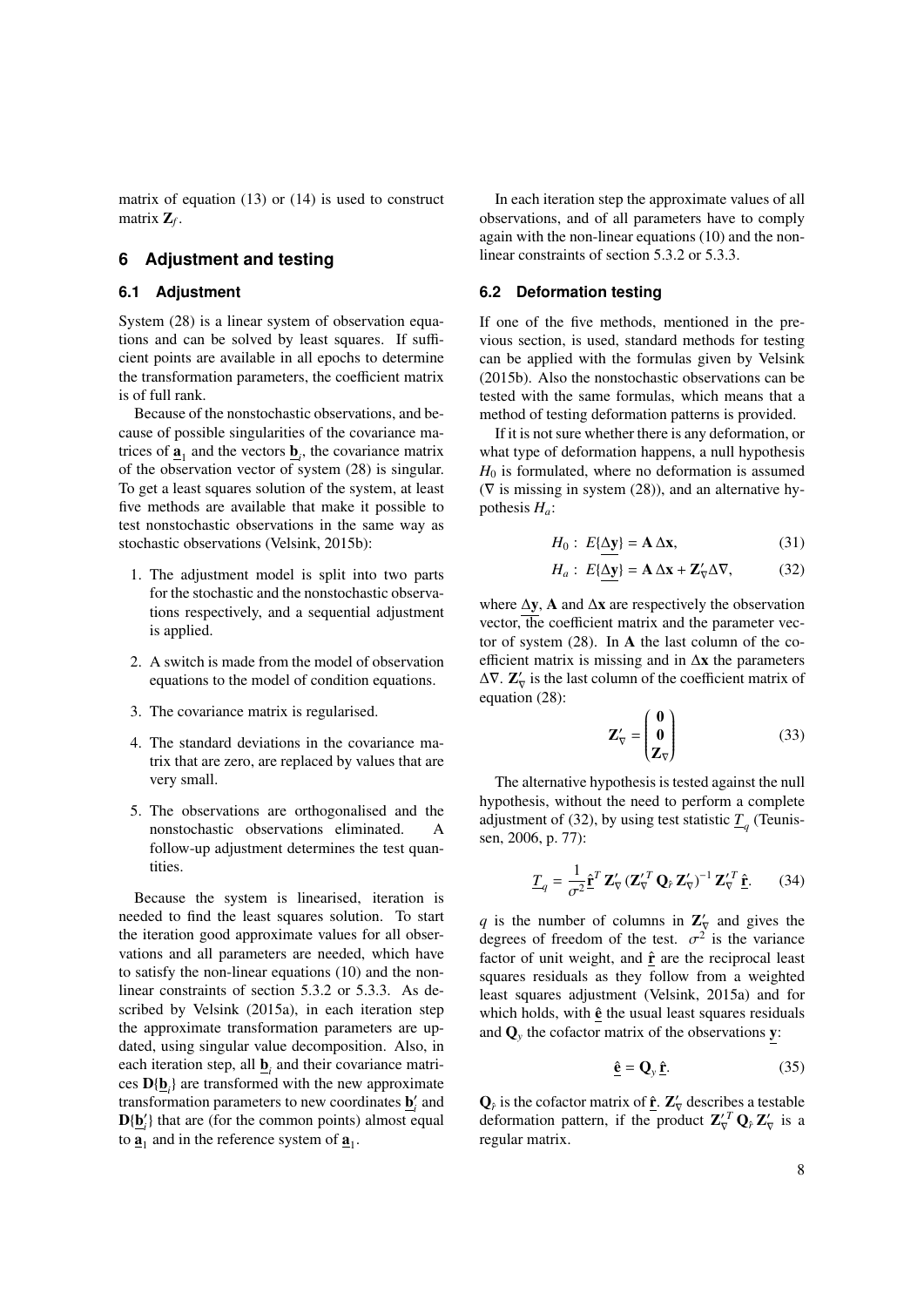The probability density function of  $T_q$  is a  $\chi^2$ -dis-<br>bution with an expected value of a. The test is to tribution with an expected value of  $q$ . The test is to choose a significance level  $\alpha$ , to compute the critical value and to test, whether the computed value of  $\frac{T}{q}$ exceeds the critical value. If this happens, the null hypothesis is rejected [\(Teunissen,](#page-11-9) [2006,](#page-11-9) p. 78).

# <span id="page-8-0"></span>**6.3 S-basis invariance**

In [Velsink](#page-11-6) [\(2015b\)](#page-11-6) and [Velsink](#page-11-1) [\(2015c\)](#page-11-1) it is shown that the test statistic of equation [\(34\)](#page-7-1) is invariant for a change of S-basis of the parameter vector x. It is evident from the fact that  $\hat{\mathbf{r}}$  can be computed from the model of condition equations, which is dual to the model of observation equations. In this dual model the parameter vector x has been eliminated, and therefore a change of S-basis of x doesn't influence  $\hat{\mathbf{r}}$ .

The test statistic of equation [\(34\)](#page-7-1) is also invariant for changes of S-bases of the observed coordinate vectors  $\underline{\mathbf{a}}_1$  and  $\underline{\mathbf{b}}_i$ , i=2, ..., *p*, if deformation patterns<br>are tested. To see this, model (28) is simplified and are tested. To see this, model [\(28\)](#page-6-0) is simplified and reduced. To do this, we assume all observed vectors  $\underline{\mathbf{a}}_1$  and  $\underline{\mathbf{b}}_i$ , and also the parameter vectors  $\mathbf{c}_i$  to contain coordinates of the same points in the same order, from which follows:

<span id="page-8-1"></span>
$$
\mathbf{P} = \text{unit matrix.} \tag{36}
$$

We also assume stability of all points, and therefore:

$$
\Delta \mathbf{c}_i = \Delta \mathbf{c}_j, \text{ with } i, j = 1, \dots, p,
$$
 (37)

and we reduce  $\Delta c$  to a vector  $\overline{\Delta c}$  with the coordinate parameters of only one epoch. With matrix  $I_p$  defined with unit matrices I as:

$$
\mathbf{I}_p = \left(\mathbf{I}, \dots, \mathbf{I}\right)^T, \tag{38}
$$

we get:

<span id="page-8-2"></span>
$$
\Delta \mathbf{c} = \mathbf{I}_p \, \overline{\Delta \mathbf{c}}. \tag{39}
$$

This means that the nonstochastic observations  $z_d$ disappear. Furthermore we assume that the nonstochastic observations z*<sup>f</sup>* are elimated. This can be done by noting that the equation:

$$
\mathbf{0} = \mathbf{Z}_f \Delta \mathbf{f} \tag{40}
$$

means that  $\Delta f$  lies in the nullspace of  $\mathbb{Z}_f$ . If N is a base matrix that spans this nullspace, we have:

$$
\Delta \mathbf{f} = \mathbf{N} \Delta \mathbf{f},\tag{41}
$$

with  $\overline{\Delta f}$  a vector of coefficients, which can be used as the new vector of unknown transformation parameters. If, for example, ∆f contains 12 parameters of an affine transformation and there are 5 nonstochastic observations to constrain the transformation into a similarity transformation, ∆f contains 7 transformation parameters. With the definition  $\overline{F}$  = FN, it follows that:

<span id="page-8-3"></span>
$$
\mathbf{F}\Delta\mathbf{f} = \overline{\mathbf{F}} \overline{\Delta \mathbf{f}}.\tag{42}
$$

So if we use  $\overline{\mathbf{F}} \overline{\Delta \mathbf{f}}$  instead of  $\mathbf{F} \Delta \mathbf{f}$  in model [\(28\)](#page-6-0), we can omit the nonstochastic observations  $\mathbf{z}_f$ .

Because of the stability assumption, no parameters  $\nabla$  exist and no matrix  $\mathbf{Z}_{\nabla}$ .

With [\(36\)](#page-8-1), [\(39\)](#page-8-2) and [\(42\)](#page-8-3), model [\(28\)](#page-6-0) is written as:

<span id="page-8-4"></span>
$$
E\{\underline{\Delta}\mathbf{b}\} = \mathbf{I}_p \overline{\Delta}\mathbf{c} - \overline{\mathbf{F}} \overline{\Delta}\mathbf{f}
$$
 (43)

To eliminate  $\overline{\Delta c}$ , we define matrix **H** as:

$$
\mathbf{H} = \begin{pmatrix} -\mathbf{I} & \mathbf{I} & \mathbf{0} & \cdots & \mathbf{0} \\ \mathbf{0} & -\mathbf{I} & \mathbf{I} & \cdots & \mathbf{0} \\ \vdots & \vdots & \ddots & \ddots & \vdots \\ \mathbf{0} & \cdots & \cdots & -\mathbf{I} & \mathbf{I} \end{pmatrix}^{T}, \qquad (44)
$$

and the vector d, containing the difference vectors of all epoch intervals, as:

$$
\mathbf{d} = \mathbf{H}^T \mathbf{b}.\tag{45}
$$

Premultiplying equation [\(43\)](#page-8-4) with  $H<sup>T</sup>$ , we get:

<span id="page-8-5"></span>
$$
E\{\underline{\Delta d}\} = -\mathbf{H}^T \overline{\mathbf{F}} \overline{\Delta f}.
$$
 (46)

This model has the same redundancy as model [\(43\)](#page-8-4) and yields the same least squares solution.

Let the vectors  $\underline{\mathbf{a}}_1$  and  $\underline{\mathbf{b}}_i$ ,  $i = 2, ..., p$  all have<br>en S-transformed to other S-bases. It means that been S-transformed to other S-bases. It means that we have new vectors  $\underline{\mathbf{a}}'_1$  and  $\underline{\mathbf{b}}'_i$ , taken together in vector  $\underline{\mathbf{b}}'$ :

$$
\underline{\mathbf{b}}' = \underline{\mathbf{b}} + \mathbf{S}\underline{\boldsymbol{\psi}},\tag{47}
$$

where  $\psi$  is the vector of the differential transformations of the coordinate vectors of all epochs. These relate, however, to the same degrees of freedom as the transformations in ∆f. This means that we can take  $S = \overline{F}$ .

A proof for two epochs that test statistic [\(34\)](#page-7-1) is invariant for changes of S-bases of  $\underline{\mathbf{a}}_1$  and  $\underline{\mathbf{b}}_2$ , by proving that  $\hat{\mathbf{r}}$  and  $\mathbf{Q}_{\hat{r}}$  are invariant, is given by [\(Velsink,](#page-11-1) [2015c\)](#page-11-1). The extension to more than two epochs is possible by using reduced model [\(46\)](#page-8-5). This model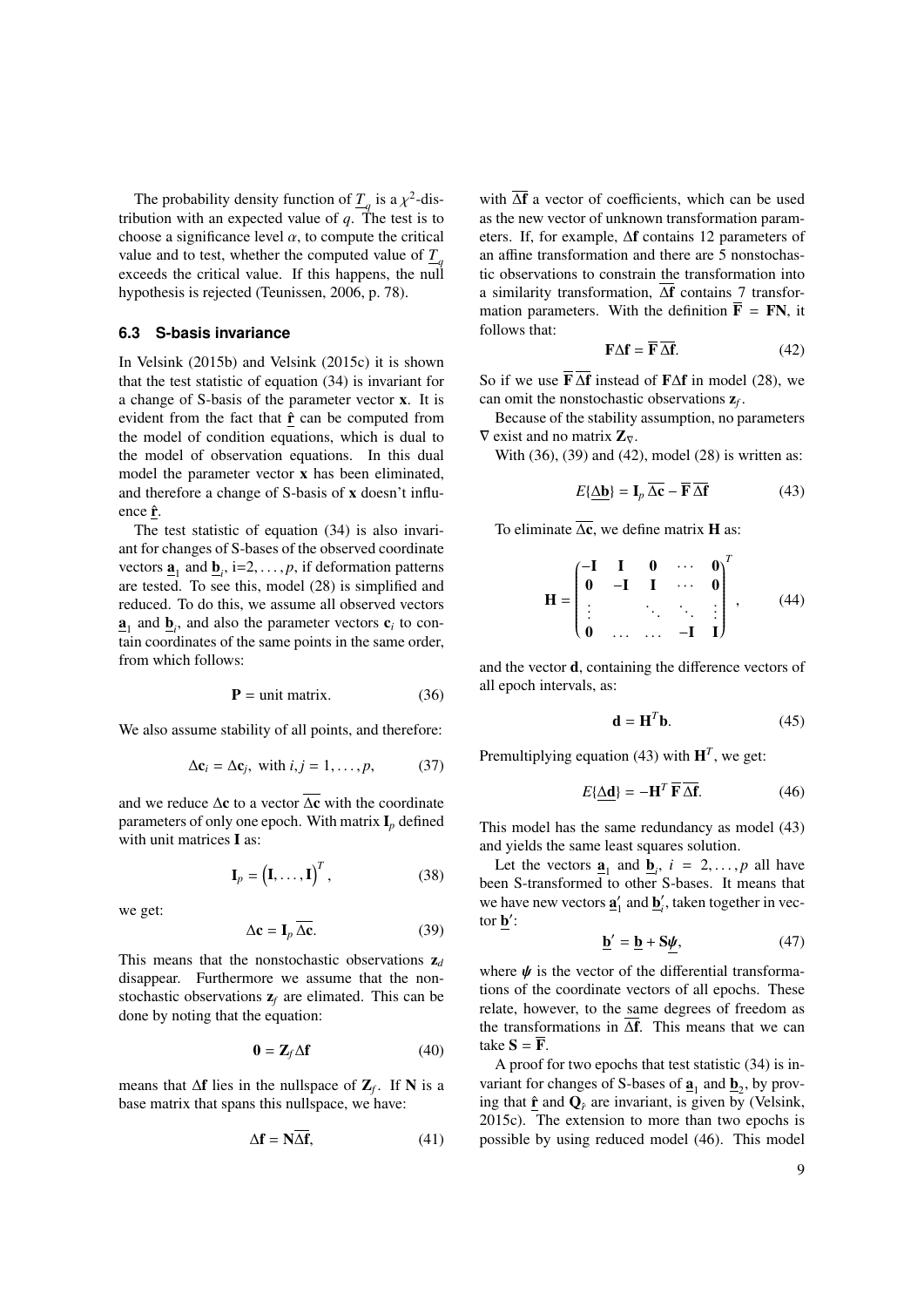can be solved by switching to the model of condition equations with matrix  $G$ , which is chosen to fulfil:

$$
\mathbf{G}^T \mathbf{H}^T \overline{\mathbf{F}} = \mathbf{0},\tag{48}
$$

with  $R(G)$  the complementary space of  $R(\mathbf{H}^T\overline{\mathbf{F}})$ . It follows with the same reasoning as given by [Velsink](#page-11-1) [\(2015c\)](#page-11-1) that  $\hat{\mathbf{r}}$  and  $\mathbf{Q}_{\hat{r}}$ , as they follow from solving model [\(46\)](#page-8-5), are invariant for changes in S-bases of  $\underline{\mathbf{a}}_1$  and  $\underline{\mathbf{b}}_i$ ,  $i = 2, \dots, p$ .<br>The conclusion is 1

The conclusion is that if hypotheses concerning deformation patterns are formulated in terms of the original model [\(28\)](#page-6-0), and they can be reformulated in terms of model [\(46\)](#page-8-5), which is generally possible, test statistic [\(34\)](#page-7-1) is invariant for changes to other S-bases of the coordinate vectors  $\underline{\mathbf{a}}_1$  and  $\underline{\mathbf{b}}_i$ ,  $i = 2, ..., p$ .

A deformation hypothesis may concern a point that is part of the S-basis definition and whose coordinates are fixed with a zero standard deviation. No S-transformation is needed to test such a point for deformation. It is demonstrated by the example of [Velsink](#page-11-6) [\(2015b\)](#page-11-6).

# <span id="page-9-0"></span>**7 Experimental validation**

The proposed model can be applied to the 3D monitoring by GPS and total stations of deformations of buildings, harbour quays, bridges, tunnels, land slides, etc. The model gives the possibility to compute statistics and to test hypotheses that describe complex deformation patterns, like the abnormal movement of a subset of points through many epochs, or the periodic oscillation of a subset of points, for example caused by changes of temperature.

<span id="page-9-1"></span>

Fig. 2: 15 object points, 5 instrument points

To validate experimentally the model, the monitoring of some buildings is taken. To be able to judge effectively the performance of the model, observations have been generated with known standard deviations, to which artificially deformations have been added. Fifteen points have been measured with direction and distance observations from a total station during five epochs. The fifteen points are positioned on three buildings (figure [2\)](#page-9-1), which are monitored because of construction works. The instrument point is not fixed (not monumented). The observations are adjusted using the software package MOVE3 [\(www.move3.com\)](http://www.move3.com), resulting in *x*, *y*, *z* coordinates and their covariance matrix. The network is not attached to a control network.

A Matlab programme has been written to do the computations. The observations have been generated with the following standard deviations:

- directions: 0.3 mgon;
- distances: 1 mm;
- zenith angles: 0.3 mgon.

The precision with which a point is defined (idealisation precision) is supposed to be 0.5 mm, indicating the precision by which a removable prism can be put on a point.

First no deformation is put in the observations. The adjustment model to test stability of all points is created by adding for each epoch interval, for each point and for each coordinate direction a nonstochastic observation, i.e.  $4 \times 15 \times 3 = 180$  nonstochastic observations:

$$
\begin{cases}\n\mathbf{0} = \Delta \mathbf{c}_1 - \Delta \mathbf{c}_2 \\
\mathbf{0} = \Delta \mathbf{c}_2 - \Delta \mathbf{c}_3 \\
\mathbf{0} = \Delta \mathbf{c}_3 - \Delta \mathbf{c}_4 \\
\mathbf{0} = \Delta \mathbf{c}_4 - \Delta \mathbf{c}_5\n\end{cases}
$$
\n(49)

From these equations follows matrix  $\mathbf{Z}_d$  in equation [\(28\)](#page-6-0).

The epochs are joined together with similarity transformations, which are realised for each epoch interval by five constraints on the affine transformation parameters.

The model contains 425 observations  $(5 \times 15 \times 3)$  $= 225$  coordinates,  $4 \times 5 = 20$  transformation constraints, 180 point constraints), and 273 parameters (225 coordinates,  $4 \times 12 = 48$  transformation parameters), which yields a redundancy of 152. Adjusting the model leads to an overall model test of 0.60. With a critical value of 1.004, based on the use of the Bmethod of testing with a significance level of a onedimensional test of 0.1% and of 47% for the overall model test, the null hypothesis is accepted.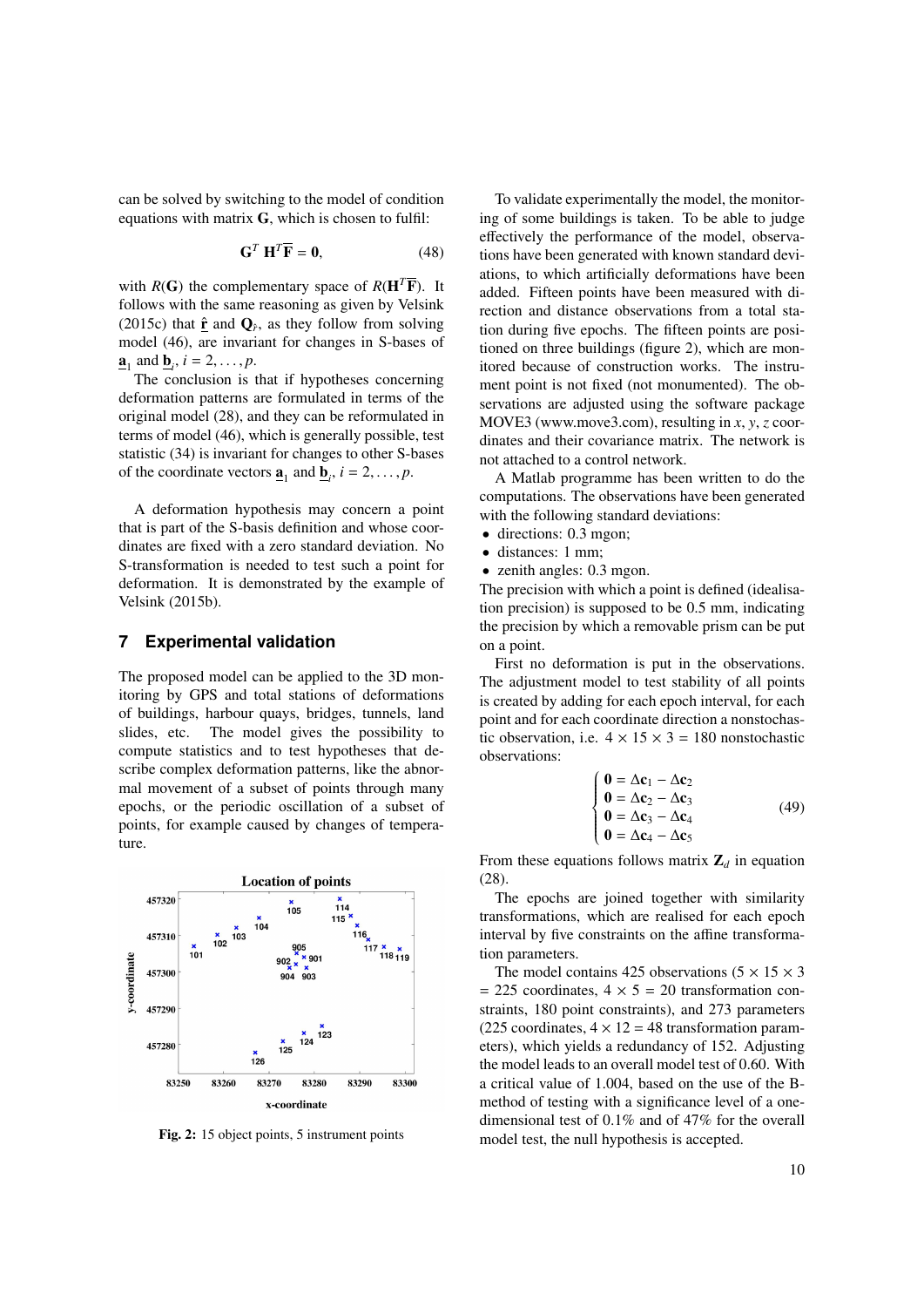<span id="page-10-0"></span>Table 1: Test of linear point movement over 5 epochs; values are per epoch interval

| Stat. | Est. def. (mm) |        |        |  |
|-------|----------------|--------|--------|--|
|       | X              | v      | Z      |  |
| 70.9  | 0.9            | 1.1    | 1.0    |  |
| 16.9  | $-0.4$         | $-0.5$ | $-0.3$ |  |
| 7.0   | $-0.1$         | $-0.1$ | $-0.5$ |  |
| 4.7   | $-0.2$         | $-0.3$ | $-0.1$ |  |
|       |                |        |        |  |

Then a movement of 1 mm in each epoch interval, in the direction of each coordinate axis of one point (point 101), is added and observations are generated. The same adjustment model as before is used and leads to rejection of the null hypothesis. The movement is then modelled with twelve nonstochastic observations. Assume vector  $\mathbf{c}_{101}^{(i)}$  is the subvector of vector c that contains the *x*, *y* and *z* coordinates of point 101 in epoch *i*. Let vector a contain the movements in *x*, *y* and *z* direction between epoch *i* and *j*, and ∆a the difference of a with its approximate value, necessary for the linearised model. The following 12 nonstochastic observations describe the deformation.

$$
\begin{cases}\n\mathbf{0} = \Delta \mathbf{c}_{101}^{(1)} - \Delta \mathbf{c}_{101}^{(2)} + \Delta \mathbf{a} \\
\mathbf{0} = \Delta \mathbf{c}_{101}^{(2)} - \Delta \mathbf{c}_{101}^{(3)} + \Delta \mathbf{a} \\
\mathbf{0} = \Delta \mathbf{c}_{101}^{(3)} - \Delta \mathbf{c}_{101}^{(4)} + \Delta \mathbf{a} \\
\mathbf{0} = \Delta \mathbf{c}_{101}^{(4)} - \Delta \mathbf{c}_{101}^{(5)} + \Delta \mathbf{a}\n\end{cases}
$$
\n(50)

From these equations the matrix  $\mathbb{Z}'_{\nabla}$  of equation [\(32\)](#page-7-2) is deduced, and the alternative hypothesis tested against the null hypothesis. The same test is used to test for linear movement of all other points. The deformed point shows the largest value of the test statistic (table [1](#page-10-0) under "Stat."), with a critical value of 12.6 and a significance level of 0.6 %. The estimated deformation [\(Velsink,](#page-11-1) [2015c,](#page-11-1) eq. (42)) in each epoch interval is given in the same table for point 101 and three other points with large test statistics. The estimated deformation of point 101 resembles closely the values that have been put intentionally into the coordinates, and the length of the deformation vector is even the same: 1.7 mm in each epoch interval. Table [2](#page-10-1) gives the minimal detectable deformations as the lengths of the semi-axes of the ellipsoid determined by [\(Velsink,](#page-11-1) [2015c,](#page-11-1) eq. (44)):

$$
\sigma^2 \lambda_0 = \nabla_0^T \mathbf{Z}_{\nabla}^{\prime T} \mathbf{Q}_{\hat{r}} \mathbf{Z}_{\nabla}^{\prime} \nabla_0, \tag{51}
$$

with  $\lambda_0$  the non-centrality parameter of the  $\chi^2$ -<br>distribution and  $\nabla_0$  describing the minimal detectable distribution and  $\nabla_0$  describing the minimal detectable

deformations. They give the deformations that can be detected with the three-dimensional point test of five epochs with a power of 80%.

<span id="page-10-1"></span>Table 2: Minimal detectable deformations (m.d.d.); values are per epoch interval

|      | $M.d.d.$ (mm) |        |        |  |  |  |
|------|---------------|--------|--------|--|--|--|
| Pnt. | axis 1        | axis 2 | axis 3 |  |  |  |
| 101  | 1.55          | 0.80   | 0.76   |  |  |  |
| 103  | 1.49          | 0.73   | 0.73   |  |  |  |
| 102  | 1.52          | 0.76   | 0.74   |  |  |  |
| 104  | 1.48          | 0.72   | 0.72   |  |  |  |

Finally five points  $(101,...,105)$  are given a movement of 1 mm in both the *x* and *y* direction and -0.7 mm in the *z* direction in each epoch interval. It is modelled by 60 nonstochastic observations. Let vector  $\mathbf{c}_{101-105}^{(i)}$  be the subvector of vector **c** that contains the  $\overline{x}$ ,  $\overline{y}$ ,  $\overline{z}$  coordinates of the five points in epoch  $i$ . Let  $\mathbf{k} = (1, 1, 1, 1, 1)^T$ ,  $\mathbf{I}_3$  the (3×3)-unit matrix, and  $\mathbf{F} = \mathbf{I}_2 \otimes \mathbf{k}$ , with  $\otimes$  denoting the kronecker production  $E = I_3 \otimes k$ , with  $\otimes$  denoting the kronecker product. From the following nonstochastic observations the matrix  $\mathbf{Z}_{\nabla}$  is deduced.

$$
\begin{cases}\n\mathbf{0} = \Delta \mathbf{c}_{101-105}^{(1)} - \Delta \mathbf{c}_{101-105}^{(2)} + \mathbf{E} \, \Delta \mathbf{a} \\
\mathbf{0} = \Delta \mathbf{c}_{101-105}^{(2)} - \Delta \mathbf{c}_{101-105}^{(3)} + \mathbf{E} \, \Delta \mathbf{a} \\
\mathbf{0} = \Delta \mathbf{c}_{101-105}^{(3)} - \Delta \mathbf{c}_{101-105}^{(4)} + \mathbf{E} \, \Delta \mathbf{a} \\
\mathbf{0} = \Delta \mathbf{c}_{101-105}^{(4)} - \Delta \mathbf{c}_{101-105}^{(5)} + \mathbf{E} \, \Delta \mathbf{a}\n\end{cases}
$$
\n(52)

with ∆a as defined before.

The null hypothesis is rejected again. The test of the hypothesis that the five points have shifted gives a very large test statistic (74.2 with a critical value of 12.6, if the significance level is 0.6 %), indicating that it is a very good hypothesis. The estimated deformation and the minimal detectable deformations are given in table [3.](#page-11-10) The length of the deformation vector is 1.6 mm, which is exactly the length of the vector that has been put intentionally into the coordinates.

Point movements that are nonlinear in time are modelled by nonstochastic observations that are nonlinear functions of the deformation parameters. To be used in the model, the functions have to be linearised.

If the deformation pattern to be expected is not known, a search has to be performed for the best alternative hypothesis. A strategy is described by [Velsink](#page-11-6) [\(2015b\)](#page-11-6) for two epochs. Extending it to more than two epochs, one could for example systematically test for a constant linear movement through all